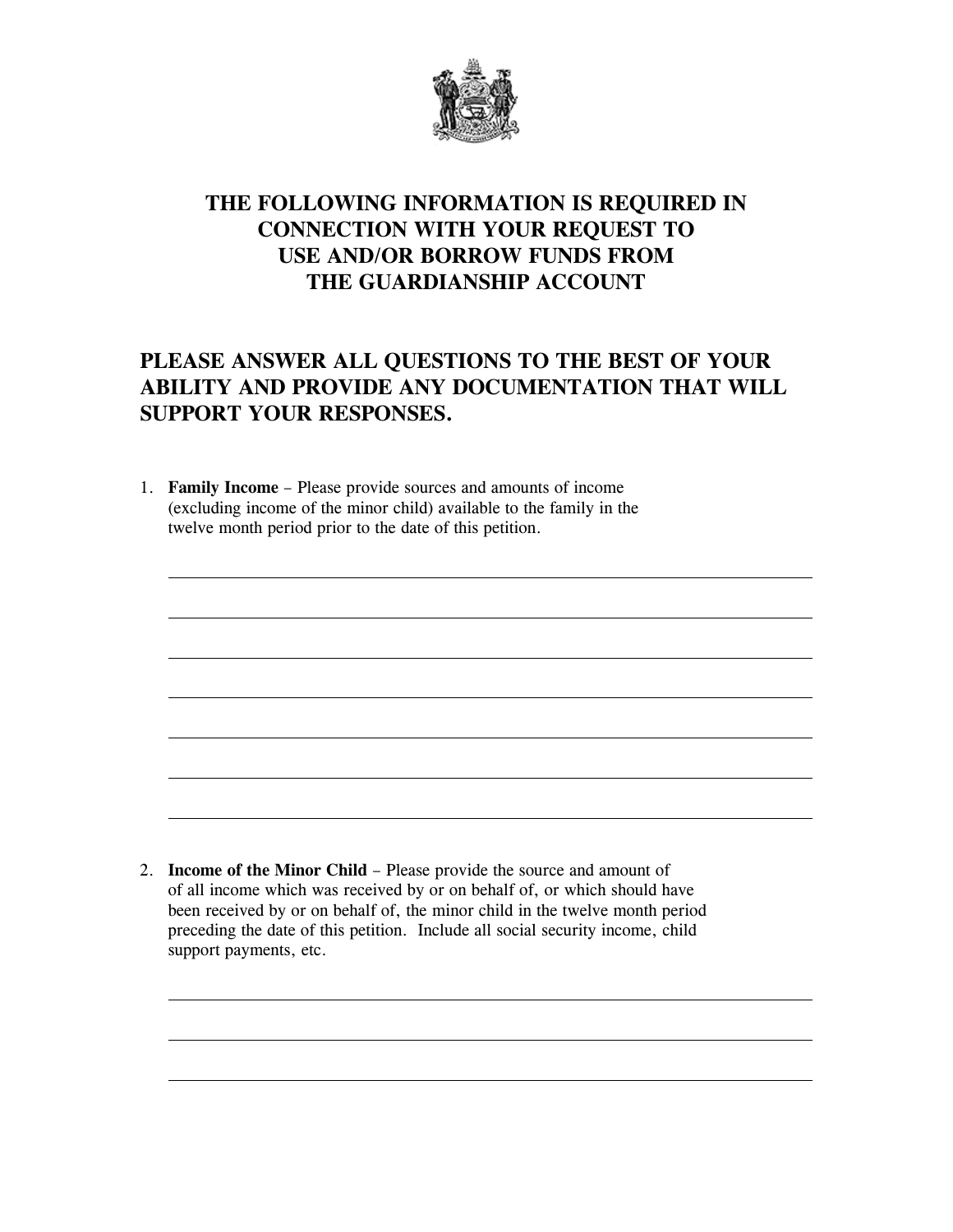3. **Family Assets** – Please list all liquid assets to which the family has access, excluding real estate and personal property. The list should include the type of asset (checking and/or savings accounts, cash, stocks and bonds) as well as the value of the assets.

<u> 1989 - Johann Stoff, deutscher Stoffen und der Stoffen und der Stoffen und der Stoffen und der Stoffen und der</u>

<u> 1989 - Johann Barbara, martin amerikan basar dan basa dan basa dan basa dan basa dan basa dan basa dan basa</u>

<u> 1989 - Johann Stoff, deutscher Stoffen und der Stoffen und der Stoffen und der Stoffen und der Stoffen und der</u>

<u> 1989 - Johann Stoff, deutscher Stoffen und der Stoffen und der Stoffen und der Stoffen und der Stoffen und der</u>

4. **Family Expenses** – Please list the expenses the monthly family income is directed to paying.